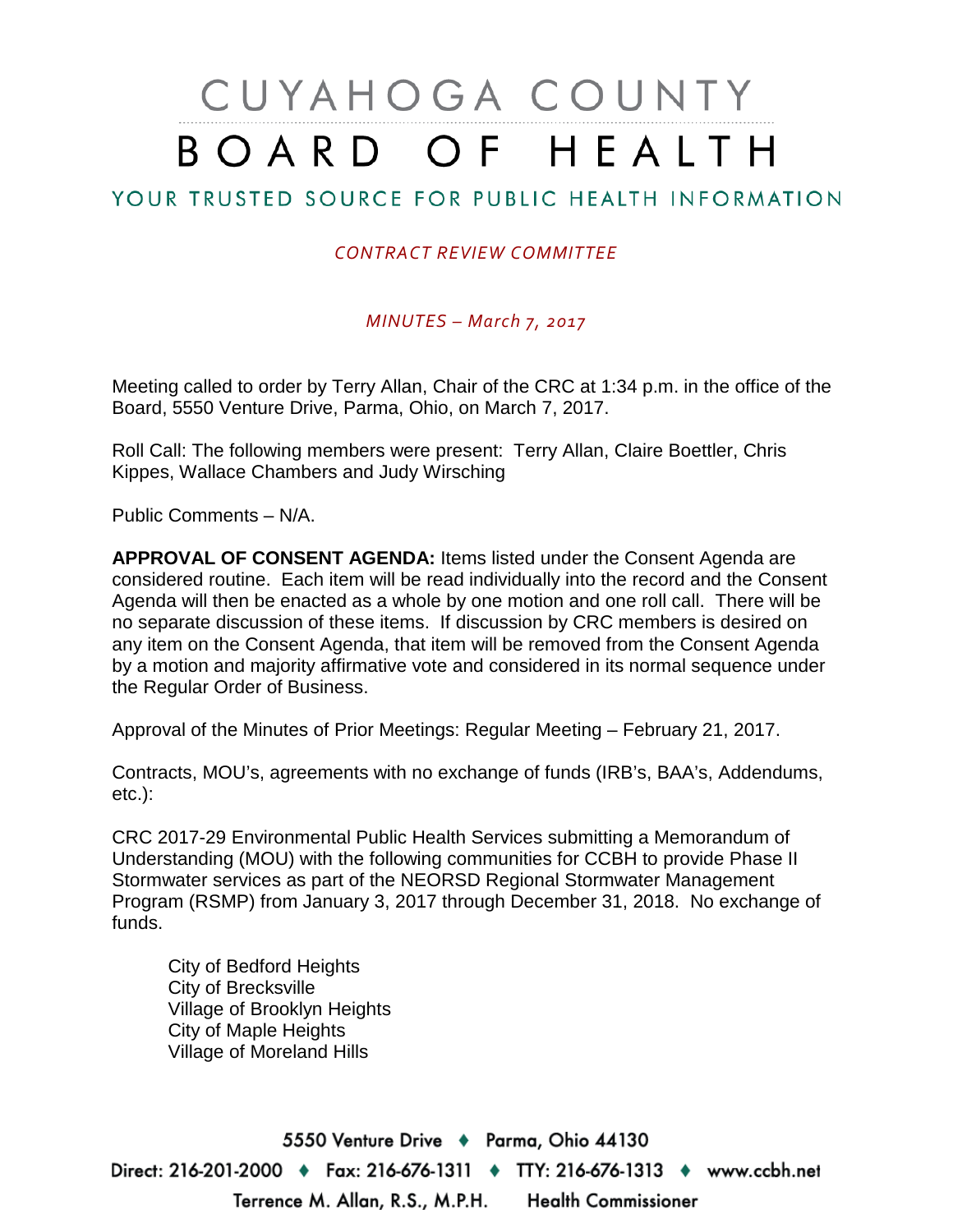City of North Royalton City of Seven Hills City of University Heights

CRC 2017-30 Environmental Public Health Services submitting an amendment to the contract with BDL General Contracting (CRC 2016-115) under the Lead Hazard Control grant to extend the end of the contract period from February 20, 2017 to May 1, 2017. Amount to be paid to BDL General Contracting to remain the same.

It was moved by Judy Wirsching, seconded by Claire Boettler, that the consent agenda, including the minutes of the February 21, 2017 Regular CRC meeting be approved.

The Secretary called the roll:

Ayes: Terry Allan, Claire Boettler, Chris Kippes, Wallace Chambers and Judy Wirsching

## **CONTRACTS AND AWARDS:**

Tabled Items

CRC 2016-121 Ryan White Part A Program – Direct Services RFP# 2016-08

It was moved by Terry Allan, seconded by Wallace Chambers that the following quotes (CRC 2016-121) in response to RFP #2016-08 for Ryan White Part A Program – Direct Services be accepted as the lowest and best, and a recommendation to award a contract to the following agencies be submitted to the Board for approval (ref. enclosed).

AIDS Healthcare Foundation AIDS Taskforce of Greater Cleveland Circle Health Cleveland Clinic Foundation Dept. of Senior and Adult Services (DSAS) Family Planning Services of Lorain County Far West Center May Dugan Mercy Regional Medical Center MetroHealth Medical Center Nueva Luz URC Orca House Signature Health University Hospitals of Cleveland

5550 Venture Drive + Parma, Ohio 44130 Direct: 216-201-2000 ♦ Fax: 216-676-1311 ♦ TTY: 216-676-1313 ♦ www.ccbh.net Terrence M. Allan, R.S., M.P.H. **Health Commissioner**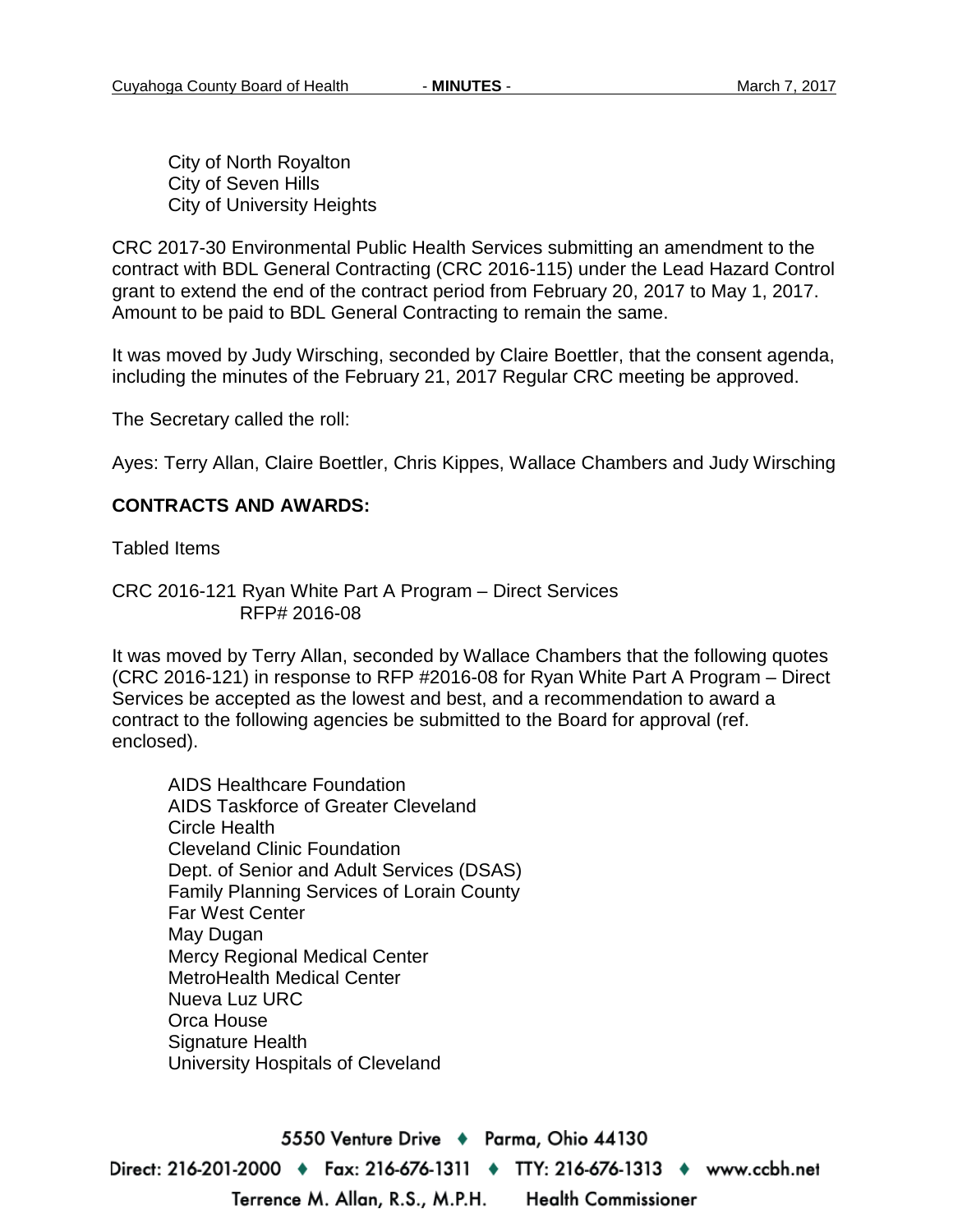The Secretary called the roll:

Ayes: Terry Allan, Claire Boettler, Chris Kippes, Wallace Chambers and Judy Wirsching

New Items For Review

Bid/Quote Openings ≥ \$25,000.00

None

Bid/Quote Openings < \$25,000.00

Hip-Cuyahoga Bid Opening presented by: Ann Stahlheber

It was moved by Judy Wirsching, seconded by Chris Kippes that the following quote (CRC 2017-31) for videography services for the HIP-Cuyahoga program be accepted as the lowest and best, and a contract be awarded to Cinecraft Productions in the amount of \$12,000.00 (ref. enclosed).

The Secretary called the roll:

Ayes: Terry Allan, Claire Boettler, Chris Kippes, Wallace Chambers and Judy Wirsching

CCBH Truck Bid Opening presented by: Joe Lynch

It was moved by Claire Boettler, seconded by Chris Kippes that the following quote (CRC 2017-32) for a CCBH truck be accepted as the lowest and best, and the purchase of a CCBH truck from Liberty Ford, Inc. in an amount not to exceed \$20,139.56 be approved (ref. enclosed).

The Secretary called the roll:

Ayes: Terry Allan, Claire Boettler, Chris Kippes, Wallace Chambers and Judy Wirsching

Lead program Bid Opening presented by: Stephanie McConoughey

It was moved by Wallace Chambers, seconded by Judy Wirsching that the following quote (CRC 2017-33) for 4612 E 90th St., Garfield Heights, Ohio 44125 be accepted as the lowest and best, and a contract be awarded to MCM Home Services in the amount of \$6,750.00 (ref. enclosed).

The Secretary called the roll:

Ayes: Terry Allan, Claire Boettler, Chris Kippes, Wallace Chambers and Judy Wirsching

5550 Venture Drive + Parma, Ohio 44130

Direct: 216-201-2000 ♦ Fax: 216-676-1311 ♦ TTY: 216-676-1313 ♦ www.ccbh.net Terrence M. Allan, R.S., M.P.H. **Health Commissioner**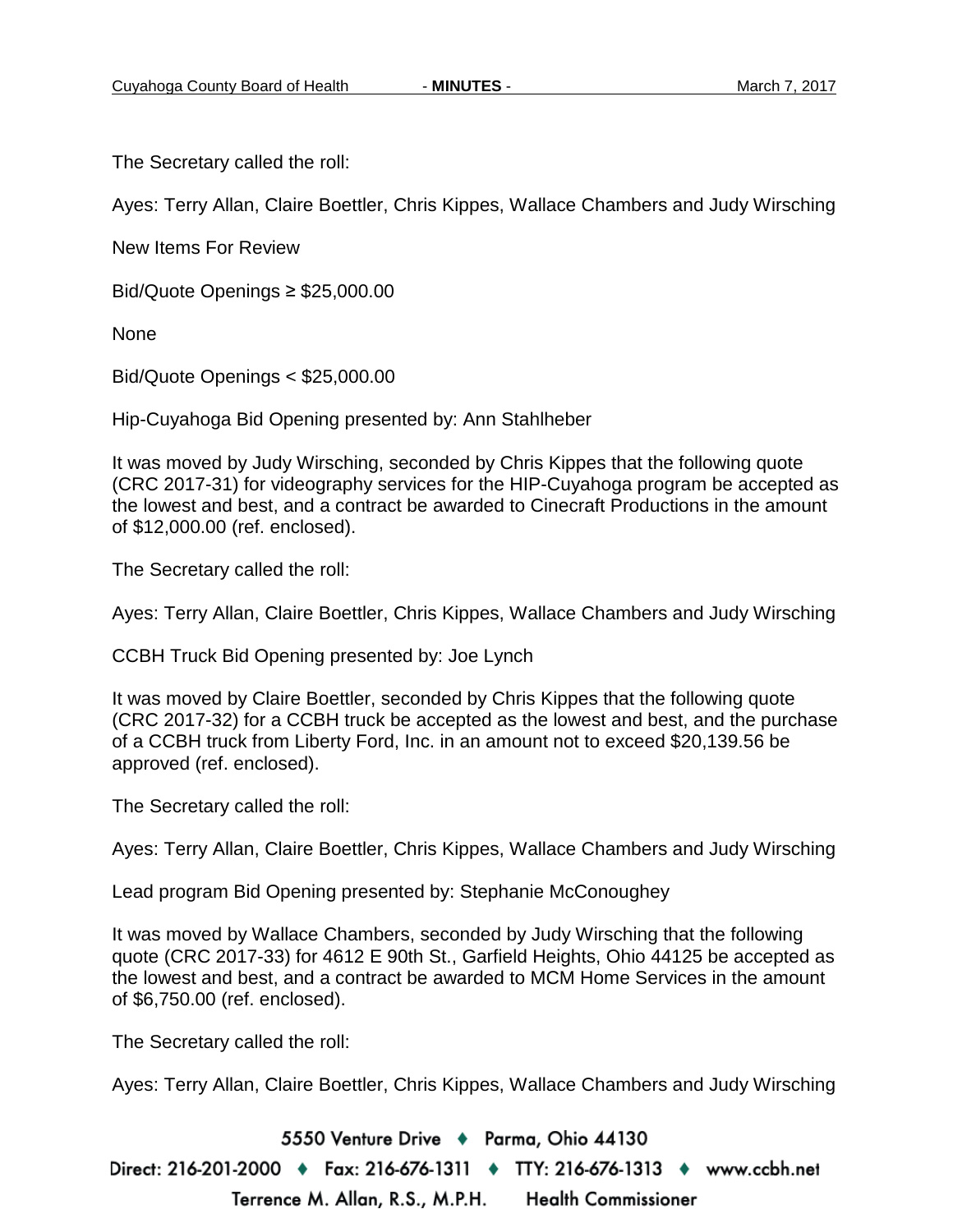It was moved by Terry Allan, seconded by Chris Kippes that the following quote (CRC 2017-34) for 14605 Brunswick Ave., Maple Heights, Ohio 44137 be accepted as the lowest and best, and a contract be awarded to Green Home Solutions in the amount of \$7,570.00 (ref. enclosed).

The Secretary called the roll:

Ayes: Terry Allan, Claire Boettler, Chris Kippes, Wallace Chambers and Judy Wirsching

Expenditures: Contracts up to \$25,000

It was moved by Chris Kippes, seconded by Claire Boettler that the contract (CRC 2017-35) with Cuyahoga County Planning Commission under the Creating Healthy Communities grant from January 1, 2017 through August 31, 2017 in the amount of \$10,000.00 be approved.

Presented by: Nichelle Shaw

Purpose: To develop a Community Food Assessment for Cuyahoga County with a focus on CHC priority communities.

Funding Source: 100% reimbursable through the FY2017 CHC grant.

The Secretary called the roll:

Ayes: Terry Allan, Claire Boettler, Chris Kippes, Wallace Chambers and Judy Wirsching

It was moved by Claire Boettler, seconded by Chris Kippes that the contract (CRC 2017-36) with Lamar Advertising under the Racial and Ethnic Approaches to Community Health (REACH) grant from May 1, 2017 through September 29, 2017 in the amount of \$20,000.00 be approved.

Presented by: Nichelle Shaw

Purpose: To provide production and advertising space for Active Living and Hypertension advertising campaigns.

Funding Source: 100% reimbursable through the FY2017 REACH grant.

The Secretary called the roll:

Ayes: Terry Allan, Claire Boettler, Chris Kippes, Wallace Chambers and Judy **Wirsching** 

5550 Venture Drive + Parma, Ohio 44130

Direct: 216-201-2000 ♦ Fax: 216-676-1311 ♦ TTY: 216-676-1313 ♦ www.ccbh.net Terrence M. Allan, R.S., M.P.H. **Health Commissioner**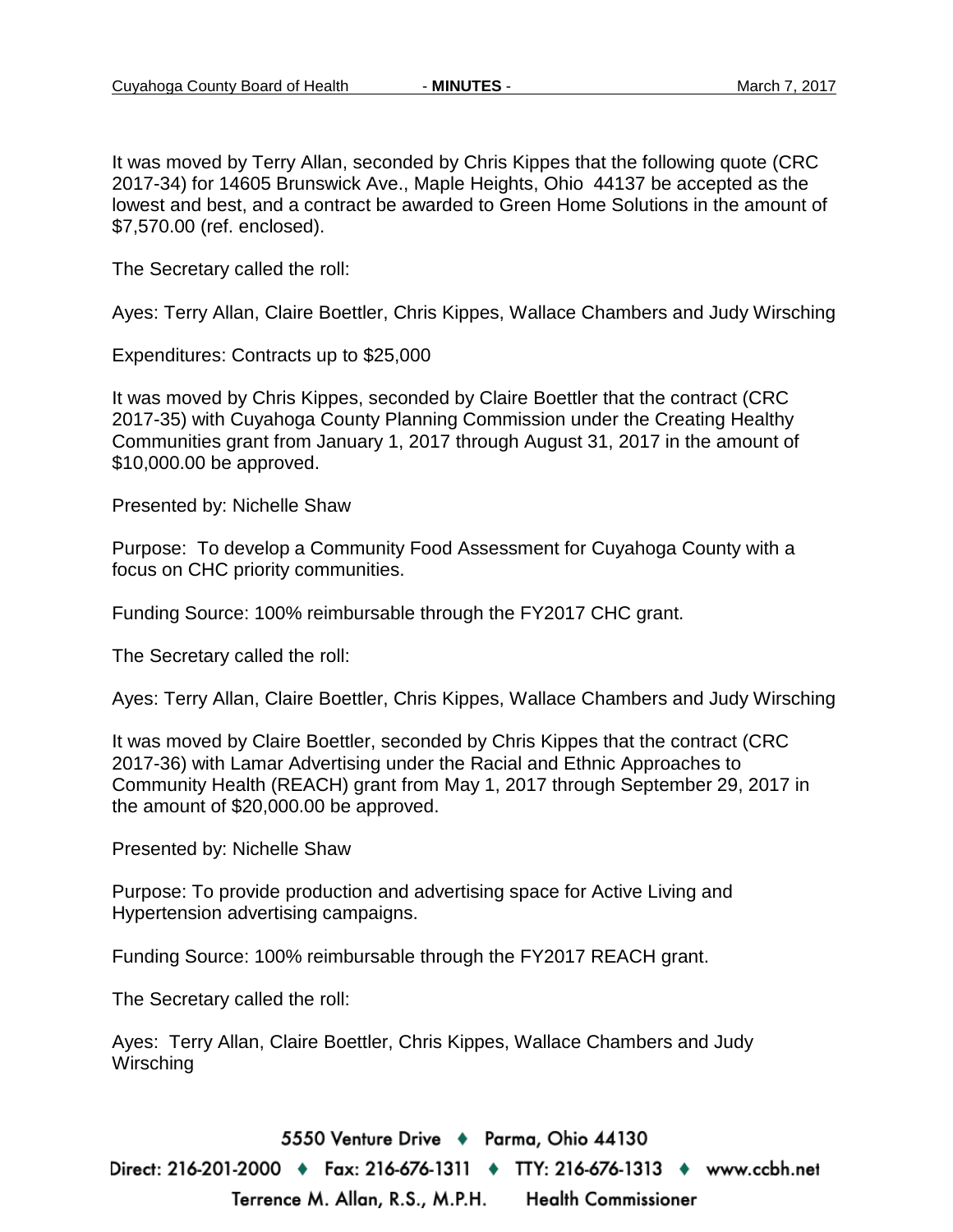It was moved by Wallace Chambers, seconded by Claire Boettler that the following contracts (CRC 2016-37) under the ODH 2017 Injury Prevention grant be approved:

Presented by: Allisyn Leppla

Medina County Health District 2/1/17 – 12/31/17 \$15,000.00

Purpose: To establish and expand capacity of PDO coalition, working with local prescribers, assessing OARRS usage rates and increasing access to naloxone.

Funding Source: 100% reimbursable through the FY2017 ODH Injury Prevention grant.

The MetroHealth System 2/1/17 – 12/31/17 \$17,532.66

Purpose: For the implementation of an educational curriculum for physicians, expansion of Project DAWN education and distribution and training of law enforcement to carry naloxone.

Funding Source: 100% reimbursable through the FY2017 ODH Injury Prevention grant.

Recovery Resources 2/1/17 – 12/31/17 \$ 8,000.00

Purpose: To expand capacity and address prescription drug overdose in Cuyahoga County.

Funding Source: 100% reimbursable through the FY2017 ODH Injury Prevention grant.

The Secretary called the roll:

Ayes: Terry Allan, Claire Boettler, Chris Kippes, Wallace Chambers and Judy Wirsching

Revenue Generating Agreements up to \$25,000

None

Contract Rescissions

None

Other Business

Public Comment – N/A.

5550 Venture Drive + Parma, Ohio 44130 Direct: 216-201-2000 ♦ Fax: 216-676-1311 ♦ TTY: 216-676-1313 ♦ www.ccbh.net Terrence M. Allan, R.S., M.P.H. **Health Commissioner**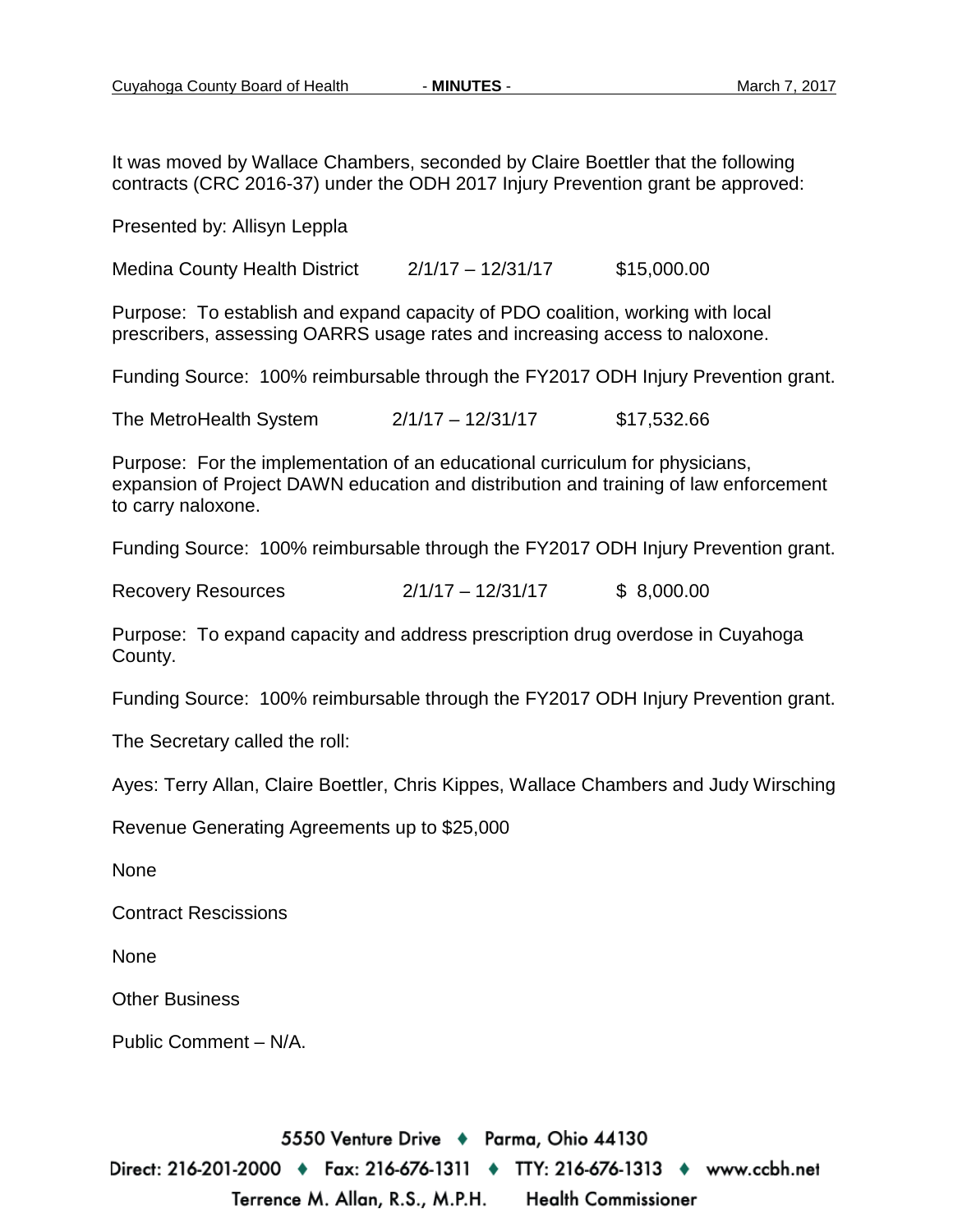- MINUTES -

BE IT RESOLVED that the meeting be adjourned at 2:36 p.m.

The Secretary called the roll:

Ayes: Terry Allan, Claire Boettler, Chris Kippes, Wallace Chambers and Judy Wirsching

**Committee Chair** 

5550 Venture Drive + Parma, Ohio 44130 Direct: 216-201-2000 • Fax: 216-676-1311 • TTY: 216-676-1313 • www.ccbh.net Terrence M. Allan, R.S., M.P.H. **Health Commissioner**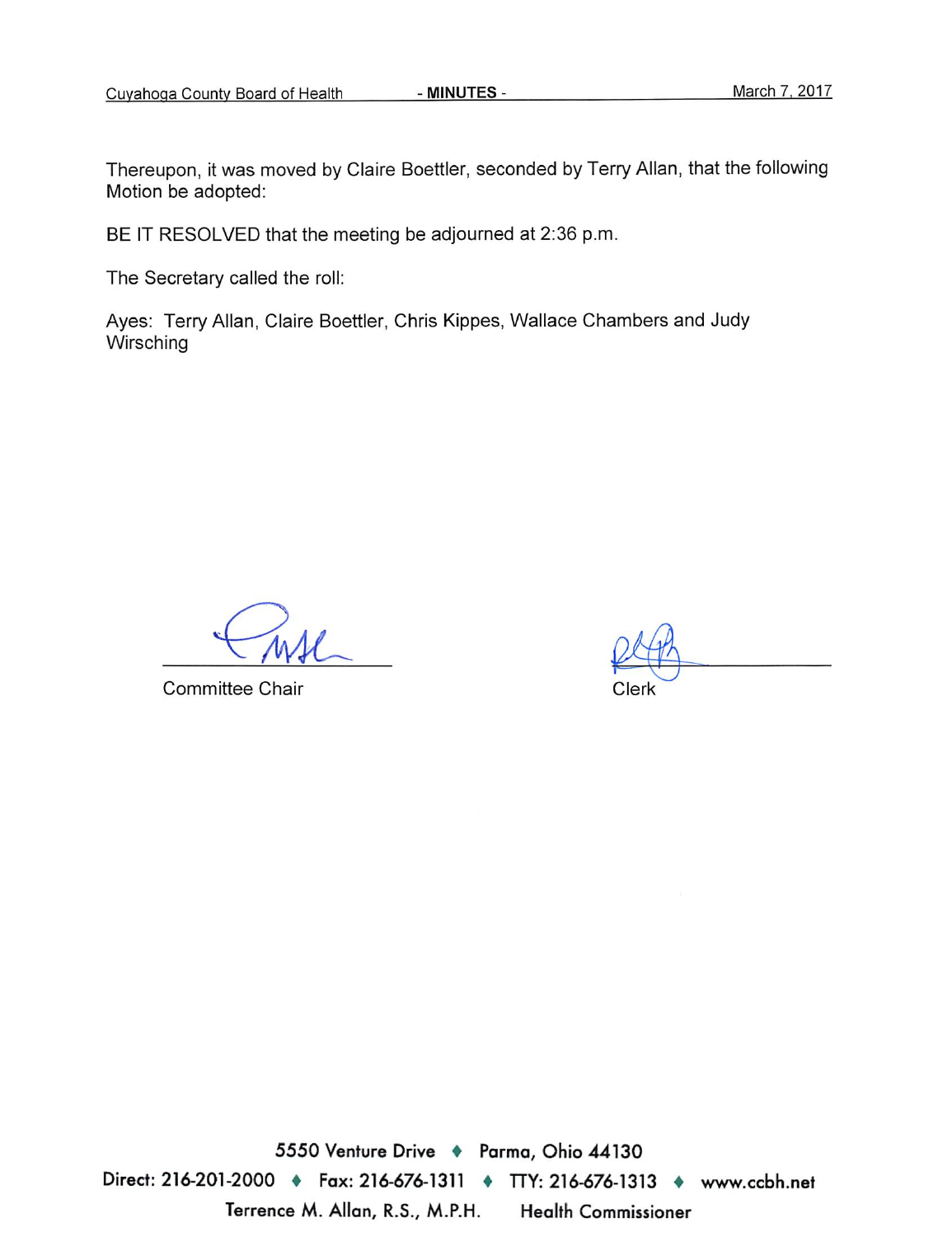## **RFP RESULTS**

**Program:** Ryan White Part A Services<br> **Title:** Ryan White Part A - Direct S Ryan White Part A - Direct Services<br>2016-08 **RFP No:**<br>CRC No: **CRC No:** CRC 2016-121

#### **The following quotes were opened on:** December 20, 2016

| Opened by:    | <b>Shelley Sima</b> |
|---------------|---------------------|
| Logged in by: | Becki Burke         |

| <b>NAME OF CONTRACTOR</b>                 | <b>RECEIVED</b>                            | <b>QUOTE</b>   |
|-------------------------------------------|--------------------------------------------|----------------|
| Aids Taskforce of Greater Cleveland       | 12/16/16 @ 10:14 am                        | \$197,356.00   |
| AIDS Healthcare Foundation                | 12/16/16 @ 10:14 am &<br>12/19/16 @ 8:34am | \$86,904.00    |
| <b>Circle Health Services</b>             | 12/16/16 @ 2:11 pm                         | \$200,685.27   |
| <b>Cleveland Clinic</b>                   | 12/19/16 @ 8:32 am                         | \$258,087.00   |
| Cleveland Dental Institute, LLC           | 12/19/16 @ 10:47 am                        | \$117,000.00   |
| Department of Senior and Adult Services   | 12/16/16 @ 11:39 am                        | \$75,000.00    |
| Family Planning Services of Lorain County | 12/19/16 @ 9:48 am                         | \$19,163.00    |
| <b>Far West Center</b>                    | 12/19/16 @ 9:01 am                         | \$33,700.00    |
| Lorain UMADAOP                            | 12/19/16 @ 9:25 am                         | \$53,606.00    |
| Mercy Regional Medical Center             | 12/19/16 @ 8:45 am                         | \$244,623.00   |
| Metro Health                              | 12/16/16 @ 3:44 pm                         | \$1,872,874.00 |
| Near West Side Multi-Service Corporation  | 12/19/16 @ 10:51 am                        | \$75,656.00    |
| Nueva Luz                                 | 12/19/16 @ 8:28 am                         | \$611,945.00   |
| Orca House                                | 12/19/16 @ 8:53 am                         | \$48,481.00    |
| Signature Health                          | 12/16/16 @ 1:25 pm                         | \$177,702.50   |
| University Hospitals of Cleveland         | 12/16/16 @ 3:44 pm                         | \$1,143,144.00 |

## **Recommended award: List attached**

#### **Brief Justification:**

The RFP was distributed to over 20 potential sub-recipients.

Only two responses that were submitted will not be funded due to one not meeting the 501.c3 requirement and the other was reviewed by local community partners and recommended they not be funded.

Recommendation award a partial contracts due to reciept of partial awards.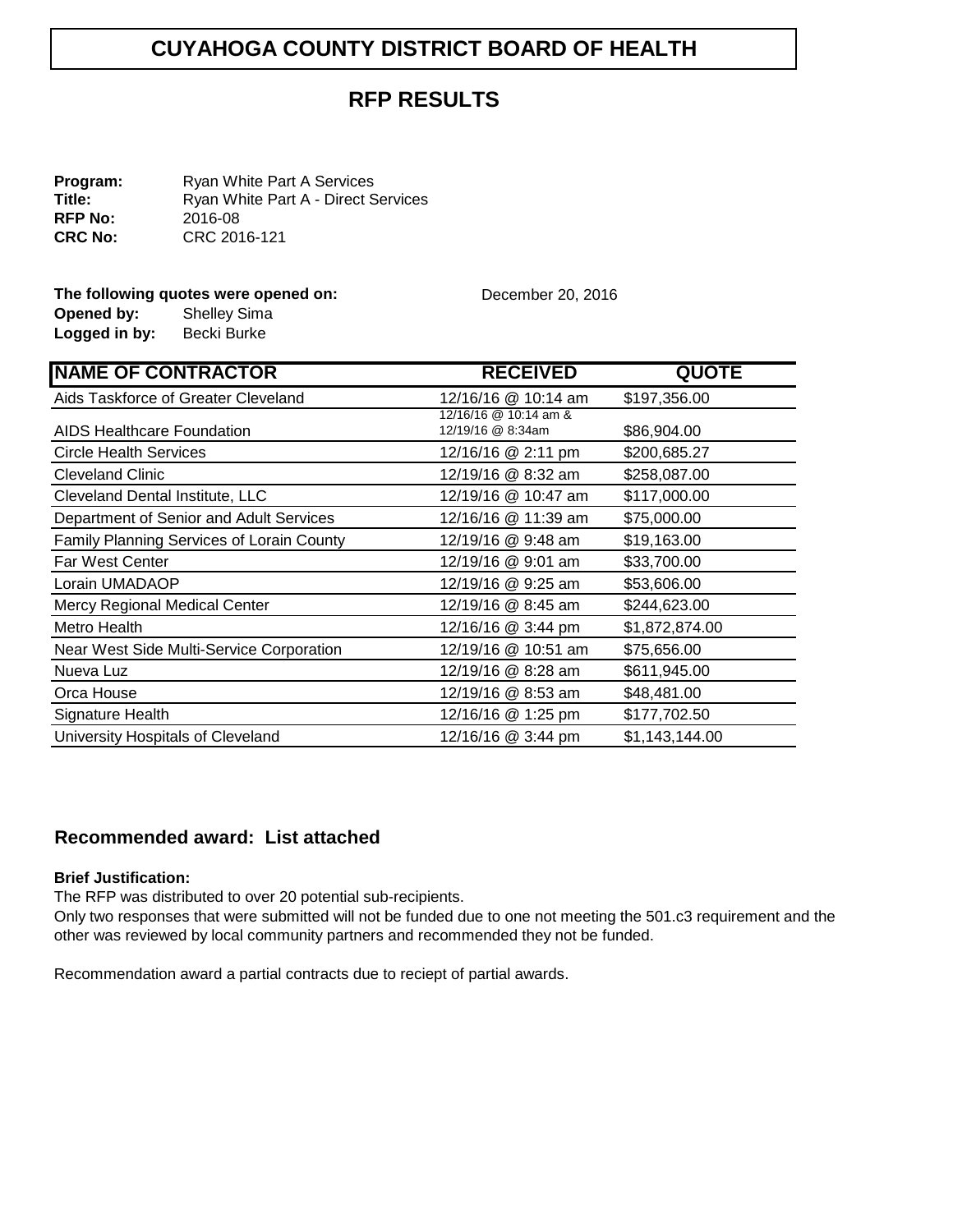#### **Ryan White Part A Cleveland TGA Service Summary By Provider - FY2017**

 $\sqrt{ }$ 

|                                           |              | ADS Healthcare Fishballons | A Total decision of Crewer Cleveland |             | Dept of Spirit and Audit Sequence Depts<br>Clergian Critics Computing |             |             | FOR DEVELOPMENT SOCIETY OF SUCH OF CONTEXT<br>May Dueas | Metal Regional Medical Center | Metapholister Accords Context | Week Luzbec | Orch House  | Signalise Health |              | Luisi en il de propiese de Cacades |
|-------------------------------------------|--------------|----------------------------|--------------------------------------|-------------|-----------------------------------------------------------------------|-------------|-------------|---------------------------------------------------------|-------------------------------|-------------------------------|-------------|-------------|------------------|--------------|------------------------------------|
| <b>Core Services</b>                      |              |                            |                                      |             |                                                                       |             |             |                                                         |                               |                               |             |             |                  |              |                                    |
| Early Intervention Services (EIS)         |              |                            | $\mathbf{X}$                         |             |                                                                       | $\mathbf X$ |             |                                                         |                               | $\mathbf X$                   |             |             | $\mathbf{X}$     |              |                                    |
| <b>HIPCSA</b>                             |              |                            |                                      |             |                                                                       |             |             |                                                         |                               | $\mathbf X$                   |             |             |                  | $\mathbf X$  |                                    |
| Home and Community Based Health Services  |              |                            |                                      |             | $\mathbf{X}$                                                          |             |             |                                                         |                               |                               |             |             |                  |              |                                    |
| Home Health Care                          |              |                            |                                      |             | X                                                                     |             |             |                                                         |                               |                               |             |             |                  |              |                                    |
| <b>Medical Case Management</b>            |              |                            | $\mathbf X$                          | $\mathbf X$ |                                                                       |             |             |                                                         | $\mathbf X$                   | $\mathbf X$                   | $\mathbf X$ |             | $\mathbf{X}$     | $\mathbf X$  |                                    |
| <b>Medical Nutrition Therapy</b>          |              |                            |                                      |             |                                                                       |             |             |                                                         |                               | $\mathbf X$                   |             |             | $\mathbf X$      | $\mathbf X$  |                                    |
| <b>Mental Health Services</b>             |              |                            |                                      | $\mathbf X$ |                                                                       |             | X           | $\mathbf X$                                             |                               | $\mathbf X$                   |             |             | $\mathbf{X}$     | $\mathbf X$  |                                    |
| <b>Oral Health Services</b>               |              |                            | $\mathbf{X}$                         |             |                                                                       |             |             |                                                         |                               | $\mathbf X$                   |             |             |                  | $\mathbf X$  |                                    |
| Outpatient Ambulatory Medical Care (OAMC) | $\mathbf{X}$ |                            | $\mathbf{X}$                         | $\mathbf X$ |                                                                       |             |             |                                                         | $\mathbf X$                   | $\mathbf X$                   |             |             | $\mathbf{X}$     | $\mathbf{X}$ |                                    |
| Substance Abuse - Outpatient              |              |                            |                                      |             |                                                                       |             |             |                                                         |                               | $\mathbf X$                   |             | $\mathbf X$ | $\mathbf X$      |              |                                    |
| <b>Support Services</b>                   |              |                            |                                      |             |                                                                       |             |             |                                                         |                               |                               |             |             |                  |              |                                    |
| Case Management (non-medical)             |              | $\mathbf X$                |                                      |             |                                                                       |             |             |                                                         |                               | $\mathbf X$                   | $\mathbf X$ |             |                  | X            |                                    |
| <b>Emergency Financial Assistance</b>     | $\mathbf{X}$ |                            | $\mathbf X$                          | $\mathbf X$ |                                                                       |             |             |                                                         |                               | $\mathbf X$                   |             |             | $\mathbf{X}$     | $\mathbf{X}$ |                                    |
| Food Bank / Home Delivered Meals          |              | $\mathbf X$                |                                      |             |                                                                       |             |             |                                                         |                               |                               | $\mathbf X$ |             |                  |              |                                    |
| <b>Legal Services</b>                     |              |                            |                                      |             |                                                                       |             |             |                                                         |                               |                               | $\mathbf X$ |             |                  |              |                                    |
| <b>Medical Transportation Services</b>    |              | $\mathbf X$                |                                      | X           |                                                                       | $\mathbf X$ | $\mathbf X$ | $\mathbf X$                                             | $\mathbf X$                   | X                             | $\mathbf X$ |             | $\mathbf X$      | $\mathbf X$  |                                    |
| Outreach                                  |              |                            |                                      | $\mathbf X$ |                                                                       |             |             |                                                         |                               | $\mathbf X$                   |             |             | $\mathbf{X}$     | $\mathbf X$  | Ryan White Part A<br>Cleveland TGA |
| <b>Psychosocial Support Services</b>      |              |                            |                                      | $\mathbf X$ |                                                                       |             |             |                                                         |                               | $\mathbf X$                   |             |             | $\mathbf{X}$     | $\mathbf X$  | Updated $2/23/17\,$                |
| Substance Abuse - Residential             |              |                            |                                      |             |                                                                       |             |             |                                                         |                               |                               |             | $\mathbf X$ |                  |              |                                    |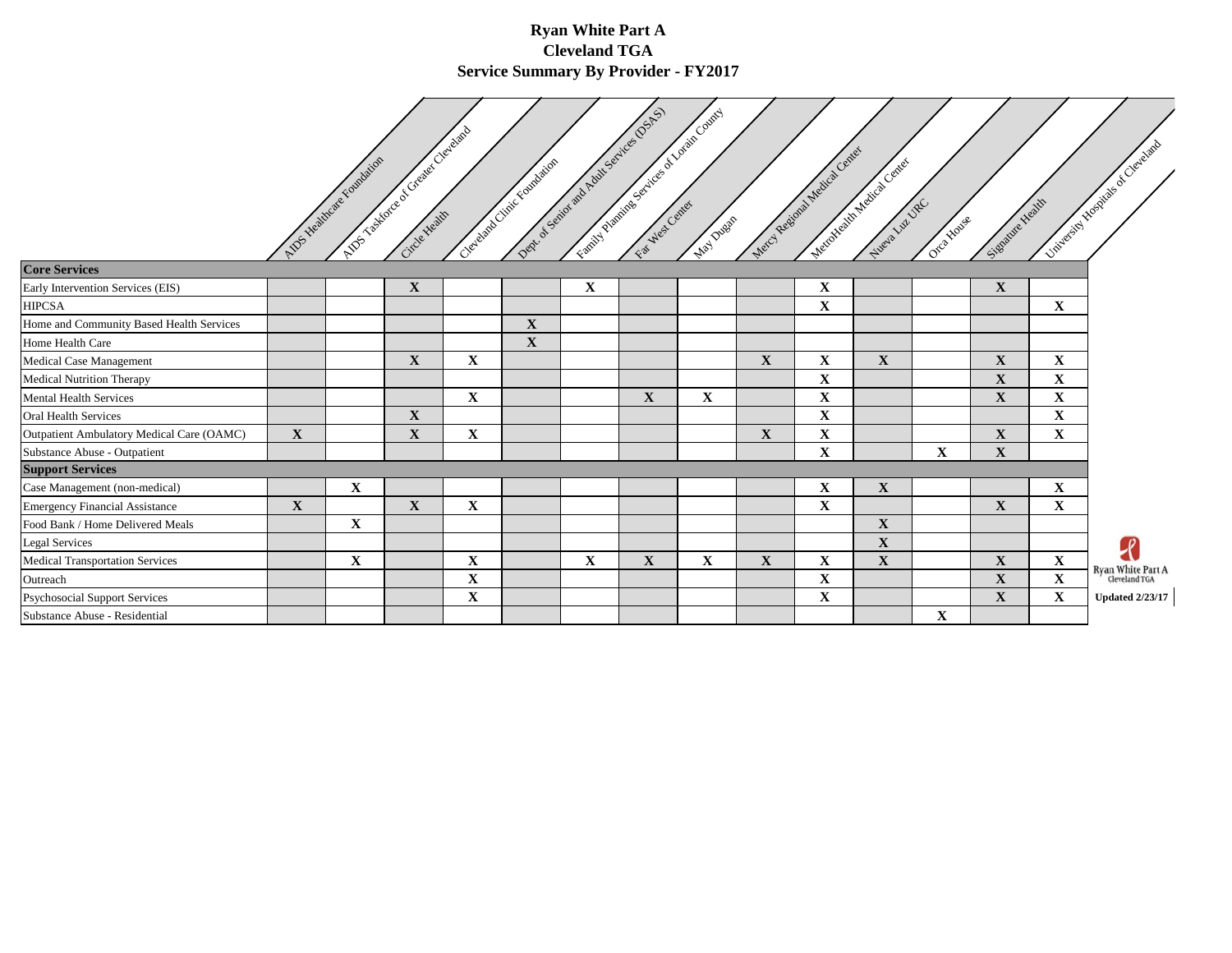## **RFQ RESULTS**

**Program:** HIP-Cuyahoga/Saint Luke's Foundation<br> **Title:** HIP-Cuyahoga Video **Title:** HIP-Cuyahoga Video<br>
RFQ No: RFQ 2017-01 **RFQ 2017-01**<br>2017-31 **CRC No:** 

**The following quotes were received and opened on:** 

| <b>NAME OF CONTRACTOR</b>           | <b>RECEIVED</b> | <b>QUOTE</b>        |               |
|-------------------------------------|-----------------|---------------------|---------------|
| <b>Bob Stefanov Productions</b>     | 2/2/2017        | \$13,200.00         | one video     |
| <b>Cinecraft Productions</b>        | 2/10/2017       | \$12,000.00         | 3 (per email) |
| Dream Writer                        | 2/17/2017       | only provided rates |               |
| Forte Nox                           | 2/16/2017       | \$9,850.00          | one video     |
| Hatha Communications                | 2/14/2017       | \$12,000.00         |               |
| Impact                              | 2/14/2017       | \$12,000.00         | one video     |
| <b>North Water Partners</b>         | 2/16/2017       | \$12,000.00         |               |
| Outside the Lines                   | 2/10/2017       | only provided rates |               |
| Purple Authentic Film Production    | 2/14/2017       | only provided rates |               |
| <b>Roux Creative</b>                | 2/20/2017       | \$12,000.00         |               |
| <b>Sequential Image Productions</b> | 2/2/2017        | \$10,750.00         |               |
| Second Story Film                   | 2/16/2017       | \$11,960.00         |               |
| The Cleveland Film Company          | 2/20/2017       | only provided rates |               |
| Your Story on Film                  | 2/17/2017       | only provided rates | 3 (per email) |
| <b>Yurich Creative</b>              | 2/14/2017       | \$7,800.00          |               |

#### **Recommended award: Cinecraft**

#### **Brief Justification:**

The HIP-Cuyahoga internal team reviewed the proposals, screened sample videos and called references. The team selected the top 5 choices from the initial 13, and then scored the proposals in more detail, and going back to ask questions for more detail they were if needed. Cinecraft had the highest score, and will be able to provide the best product based on the quote and their responses to questions. (see scoring sheet)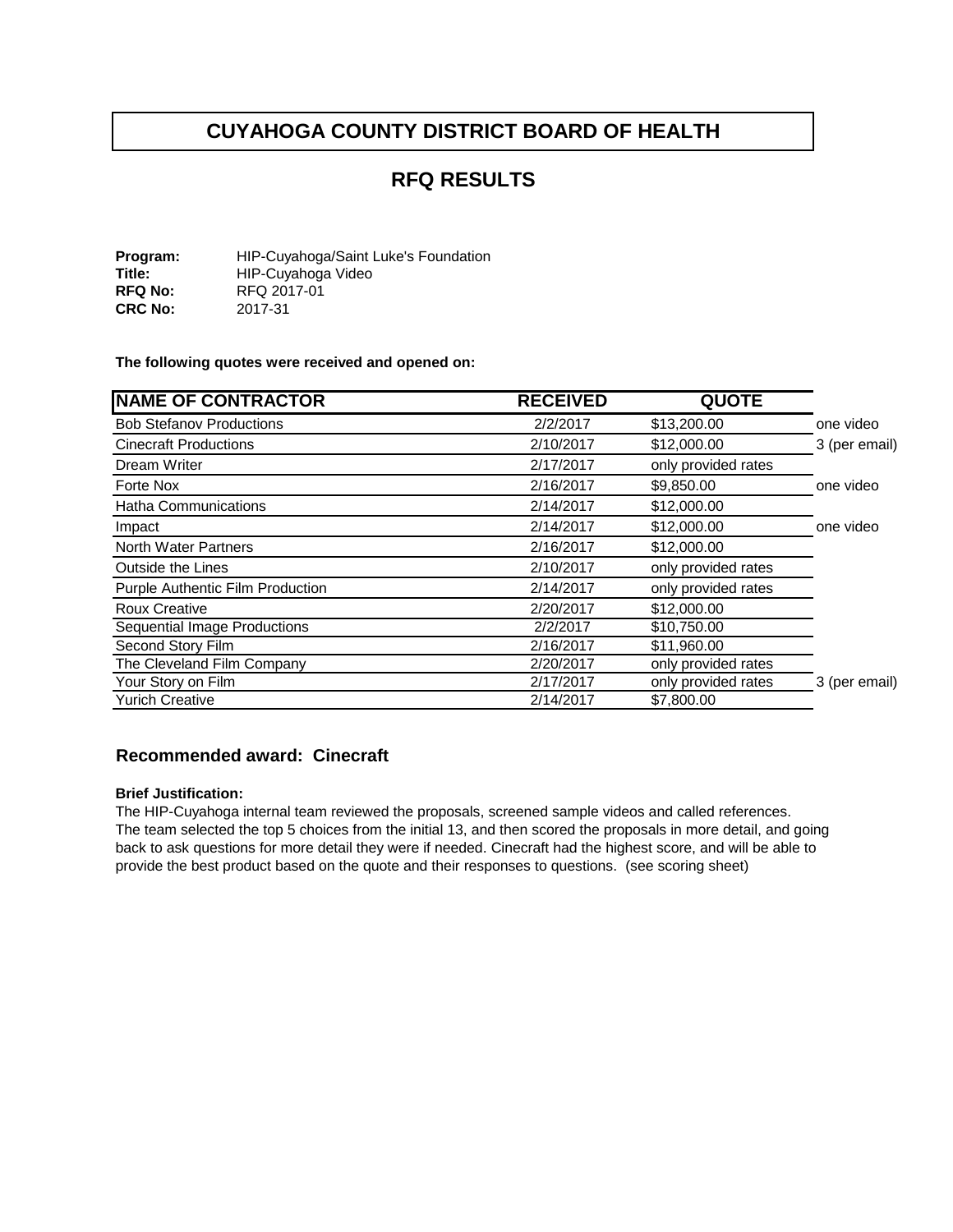## **RFQ RESULTS**

**Program: Title: RFQ No: CRC No:**  EPH General Revenue CCBH - Truck RFQ 2017-03 CRC2017-32

**The following quotes were received and opened on:** 

| <b>NAME OF CONTRACTOR</b> | <b>RECEIVED</b> | <b>QUOTE</b> |
|---------------------------|-----------------|--------------|
| Liberty Ford, Inc.        | 2/23/17         | \$20,139.56  |
|                           |                 |              |
|                           |                 |              |
|                           |                 |              |
|                           |                 |              |
|                           |                 |              |
|                           |                 |              |
|                           |                 |              |
|                           |                 |              |
|                           |                 |              |

## **Recommended award: Liberty Ford, Inc.**

#### **Brief Justification:**

Lynch visited Spitzer Ram, Brook Park, Liberty Ford, Parma Hts., and GMC Strongsville. Dropped off cover letter and truck specification sheet to salesperson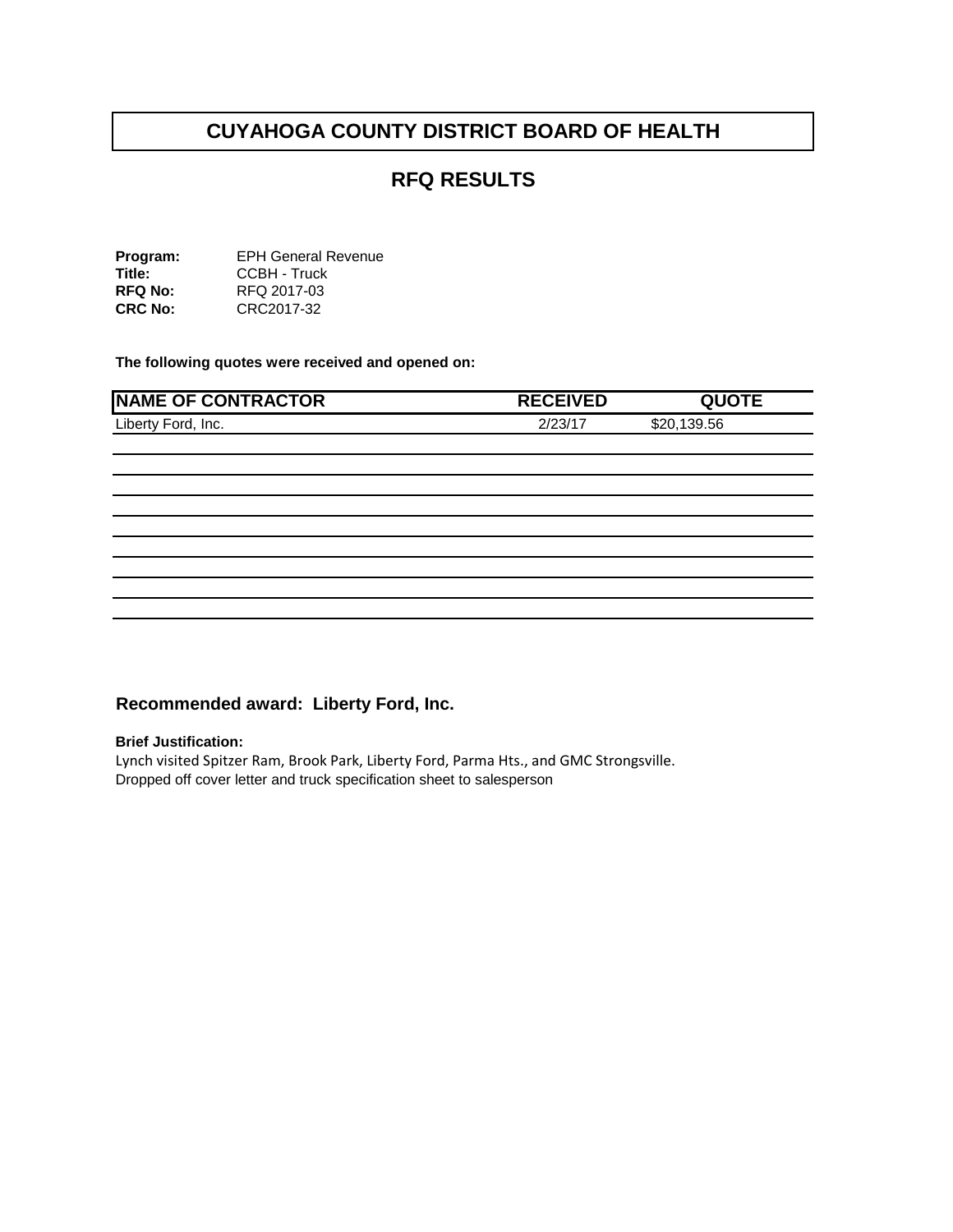## **QUOTE RESULTS**

## **Project Address**

**Name: Address: City,State, Zip:** Garfield Hts., OH 44125**CRC No: CRC 2017-33** Kimyata Anderson 4612 E.90th St.

**The following quotes were received and opened:**

| <b>QUOTE</b> | <b>INAME OF CONTRACTOR</b>   |
|--------------|------------------------------|
| \$9,180      | <b>Allenbey Construction</b> |
| \$7,010      | <b>CB Mullins</b>            |
| \$8,540      | <b>Green Home Solutions</b>  |
| \$6,750      | <b>MCM Homeservices</b>      |
|              |                              |

**ESTIMATE:** \$7,940.00

**Recommended award: MCM Home Services**